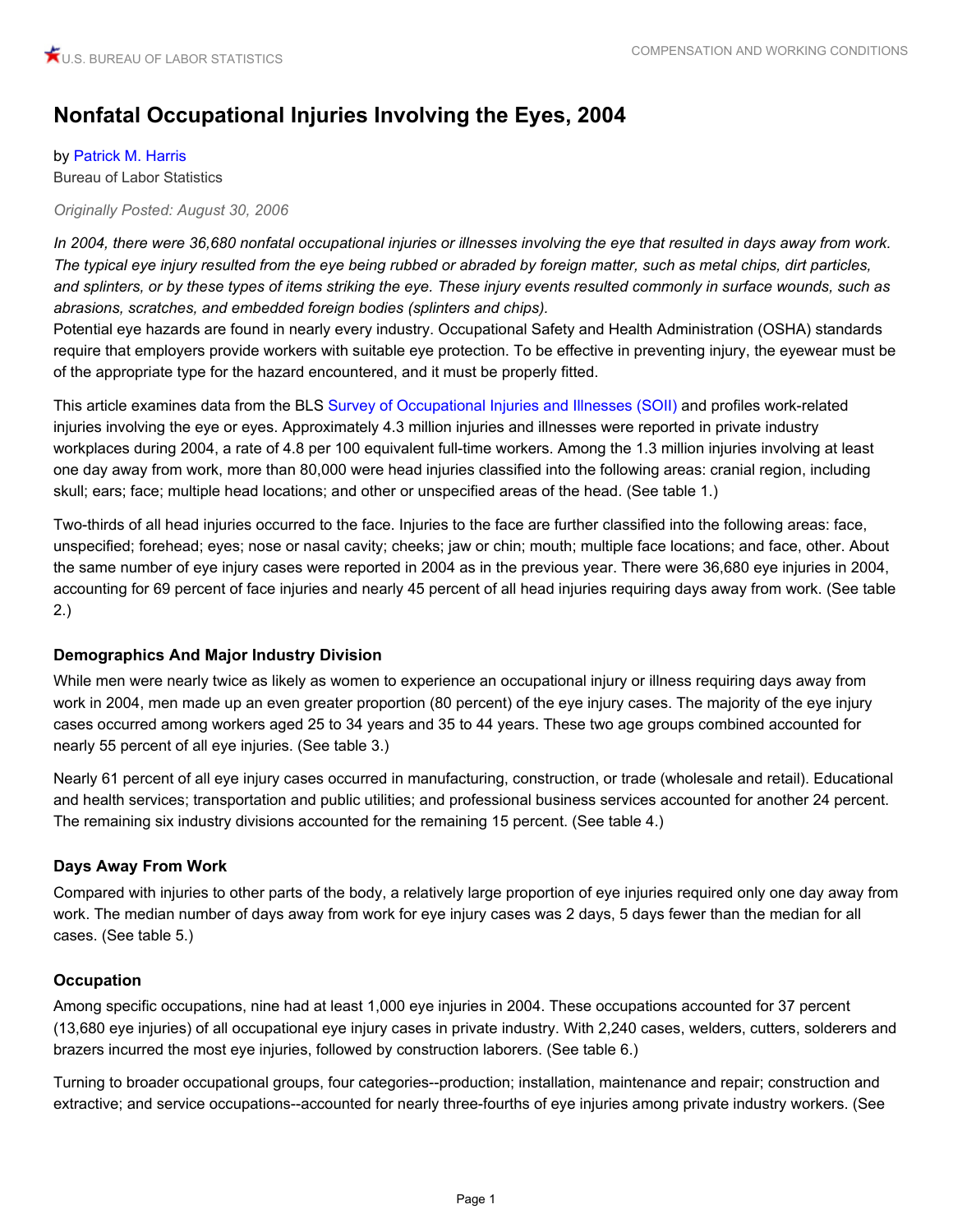table 7.) Workers in these occupational groups tend to experience injuries from flying objects, chemicals, harmful radiation, or a combination of these or other hazards.

# **Characteristics Of The Injuries**

There were 36,680 eye accidents reported in private industry in 2004. The most prevalent (nearly 36 percent) type of event involved the eye or eyes being rubbed or abraded by foreign matter. Somewhat surprisingly, falls, fires and explosions; and assaults and violent acts were not among the most prevalent events or exposures involving eye injuries and illnesses. (See table 8.)

The principal source of head and eye injuries was the category scrap, waste, and debris. With 18,950 eye injuries, this category accounted for close to 52 percent of all such nonfatal occupational injuries and illnesses involving days away from work. In addition, among the seven specific sources accounting for 1,000 or more eye injuries, six were classified as scrap, waste, and debris. (See table 9.)

More than a third of the eye injuries occurred among nine occupations--each with more than 1,000 eye injuries--which are commonly exposed to dirt, scrap, and flying objects. Examples include laborers, welders, and assemblers, all of whom face a higher risk of encountering the leading sources of eye injuries.

Nearly 89 percent of the 36,680 nonfatal eye injury cases were related to traumatic injuries and disorders. A traumatic injury is the result of a single incident, event or exposure. The most common injuries to the eye (14,070 cases) were surface wounds--more specifically, injuries involving foreign bodies such as splinters or chips. Abrasions and scratches were the second leading cause of eye injuries.

The five natures of injuries with the most cases accounted for 75 percent of eye injuries. (See table 10.) Welder's flash, a common injury that often leads to loss of vision, accounted for nearly half of all systemic diseases and disorders (those that occur over time). Welder's flash accounts for another 5 percent of all natures with 1,870 injuries.

## **Conclusion**

BLS data on occupational injuries and illnesses show that in 2004, the number of eye injury cases was about unchanged from 2003. Eye injuries accounted for 45 percent of all head injuries involving days away from work and 69 percent of all face injuries involving days away from work. The data also indicate that men aged 25 to 44 were more likely to experience an eye injury than were women in the same age group. Workers in the manufacturing, construction, and trade industries; and those in production; installation, maintenance and repair; construction and extractive; and service occupations were most at risk of incurring an eye injury.

## **Additional Resources**

For additional information about eye safety at work and eye injury prevention, see the National Institute for Occupational Safety and Health (NIOSH) "Eye Safety" webpage at [http://www.cdc.gov/niosh/topics/eye/;](http://www.cdc.gov/niosh/topics/eye/) see also the National Institutes of Health "Healthy Vision 2010" webpage at <http://www.healthyvision2010.org/>.

<span id="page-1-0"></span>Patrick M. Harris

Economist, Office of Safety, Health, and Working Conditions, Bureau of Labor Statistics. Telephone: (202) 691-6191; E-mail: [Harris.Patrick@bls.gov.](mailto:Harris.Patrick@bls.gov)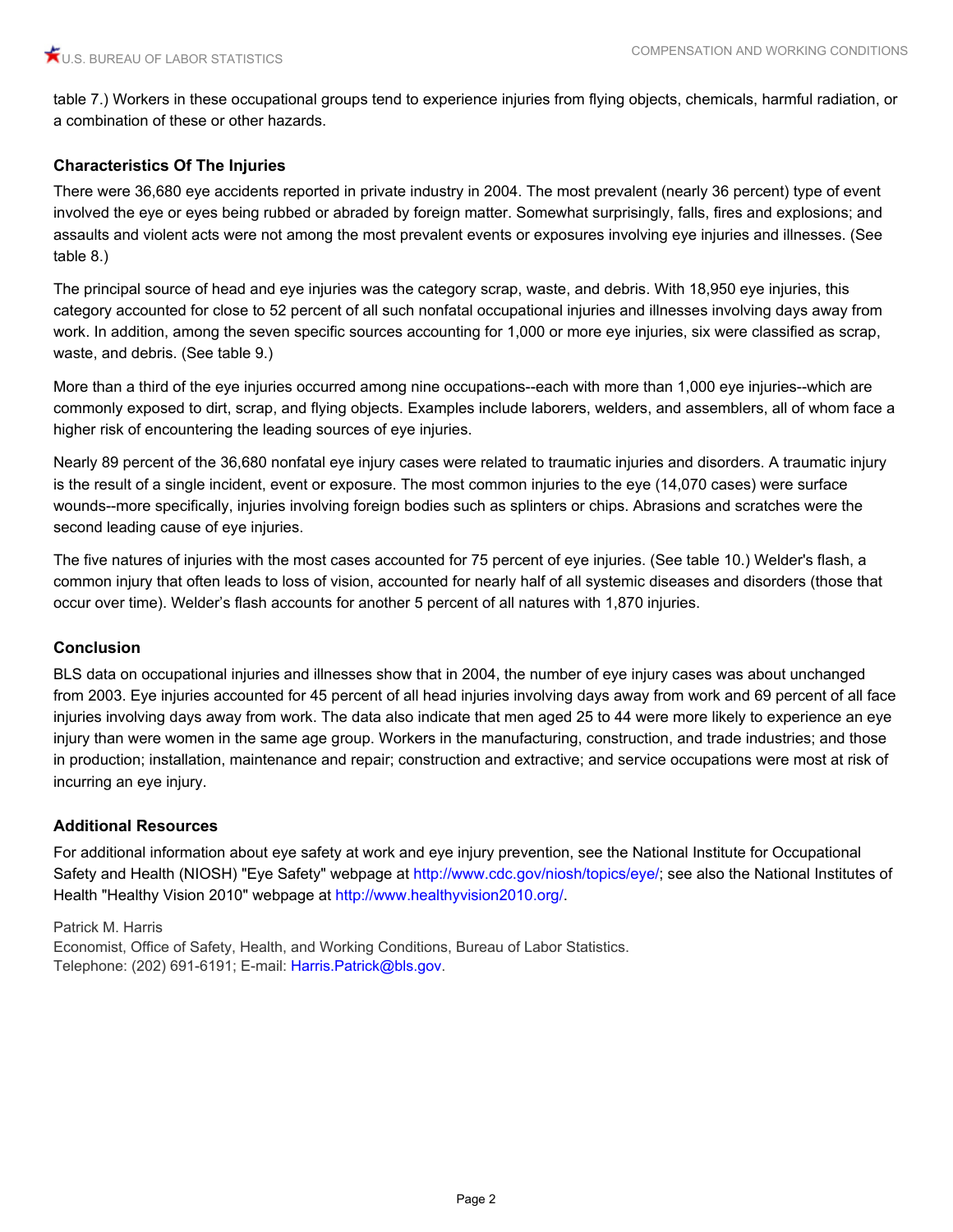# **Table 1. Number of nonfatal occupational head injuries and illnesses involving days away from work by part of the head, 2004**

# <span id="page-2-0"></span>**Table 2. Number of nonfatal occupational facial injuries and illnesses involving days away from work by part of the face, 2004**

| Face<br>52,780<br>36,680<br>Eyes<br>4,070<br>Face, unspecified<br>3,130<br>Forehead<br>2,380<br>Nose, nasal cavity | 100.0<br>69.5<br>7.7<br>5.9 |
|--------------------------------------------------------------------------------------------------------------------|-----------------------------|
|                                                                                                                    |                             |
|                                                                                                                    |                             |
|                                                                                                                    |                             |
|                                                                                                                    |                             |
|                                                                                                                    | 4.5                         |
| <b>Multiple face locations</b><br>2,490                                                                            | 4.7                         |
| <b>Mouth</b><br>1,950                                                                                              | 3.7                         |
| 1060<br>Jaw or chin                                                                                                | 2.0                         |
| 850<br>Cheek(s)                                                                                                    | 1.6                         |
| 180<br>Face, n.e.c.                                                                                                | (1)                         |

<span id="page-2-1"></span>NOTE: Due to rounding, components do not add to exactly 100 percent. The abbreviation "n.e.c." stands for "not elsewhere classified."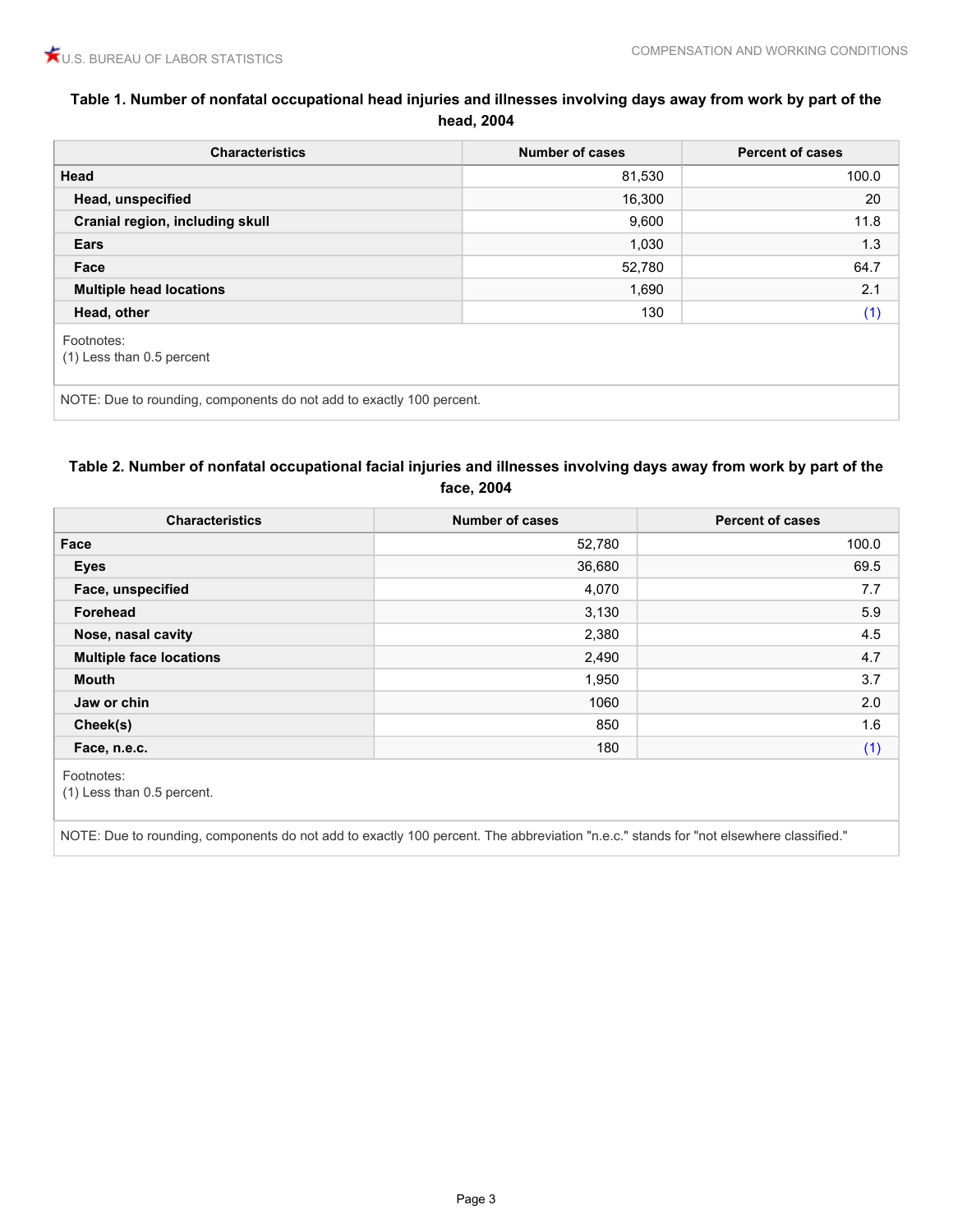# **Table 3. Nonfatal occupational injuries and illnesses involving days away from work (total and those to the eye) by sex, age, and race or ethnic origin, 2004**

|                                   |                        | All injuries and illnesses |                          | Injuries to the eyes     |  |
|-----------------------------------|------------------------|----------------------------|--------------------------|--------------------------|--|
| <b>Characteristics</b>            | <b>Number</b>          | Percent                    | <b>Number</b>            | Percent                  |  |
| Total:                            | 1,259,320              | 100.0                      | 36,680                   | 100.0                    |  |
|                                   | Sex:                   |                            |                          |                          |  |
| <b>Men</b>                        | 829,300                | 65.8                       | 29,460                   | 80.3                     |  |
| <b>Women</b>                      | 425,470                | 33.8                       | 7,140                    | 19.5                     |  |
|                                   | Age:                   |                            |                          |                          |  |
| Under 14                          | --                     | $\overline{\phantom{a}}$   | $\overline{\phantom{a}}$ | $\overline{\phantom{a}}$ |  |
| 14 to 15                          | 200                    | (1)                        | $\overline{\phantom{a}}$ | $\qquad \qquad \cdots$   |  |
| 16 to 19                          | 38,230                 | 3.0                        | 1,100                    | 3.0                      |  |
| 20 to 24                          | 141,730                | 11.3                       | 5,860                    | 16.0                     |  |
| 25 to 34                          | 303,880                | 24.1                       | 10,400                   | 28.4                     |  |
| 35 to 44                          | 331,610                | 26.3                       | 9,660                    | 26.3                     |  |
| 45 to 54                          | 272,250                | 21.6                       | 5,760                    | 15.7                     |  |
| 55 to 64                          | 128,810                | 10.2                       | 2,730                    | 7.4                      |  |
| 65 and over                       | 23,950                 | 1.9                        | 540                      | 1.5                      |  |
|                                   | Race or ethnic origin: |                            |                          |                          |  |
| White, non-Hispanic               | 591,570                | 47.0                       | 18,290                   | 49.8                     |  |
| <b>Black, non-Hispanic</b>        | 103,820                | 8.2                        | 2,570                    | 7.0                      |  |
| Hispanic                          | 164,390                | 13.1                       | 6,000                    | 16.4                     |  |
| Asian or Pacific Islander         | 20,690                 | 1.6                        | 610                      | 1.7                      |  |
| American Indian or Alaskan Native | 5,140                  | (1)                        | 320                      | 0.9                      |  |
| Not reported                      | 371,920                | 29.5                       | 8,840                    | 24.1                     |  |

Footnotes:

<span id="page-3-0"></span>(1) Less than 0.5 percent.

NOTE: Due to rounding, the components under "Sex," "Age," and "Race or ethnic origin" may not add to exactly 100 percent. Dashes indicate that no data were available.

# **Table 4. Incidence rates and number of nonfatal occupational injuries and illnesses to the eye involving days away from work by major industry division, 2004**

| <b>Major industry division</b>             | Number of eye injuries | Percent of eye injuries |
|--------------------------------------------|------------------------|-------------------------|
| <b>Total</b>                               | 36,680                 | 100.0                   |
| Agriculture, forestry, fishing and hunting | 000,                   | 2.7                     |
| <b>Mining</b>                              | 240                    | 0.7                     |
| <b>Construction</b>                        | 6,650                  | 18.1                    |
| <b>Manufacturing</b>                       | 9,720                  | 26.5                    |
| <b>Transportation and public utilities</b> | 3,010                  | 8.2                     |
| Wholesale and retail trade                 | 5,830                  | 15.9                    |
| <b>Information</b>                         | 390                    | 1.1                     |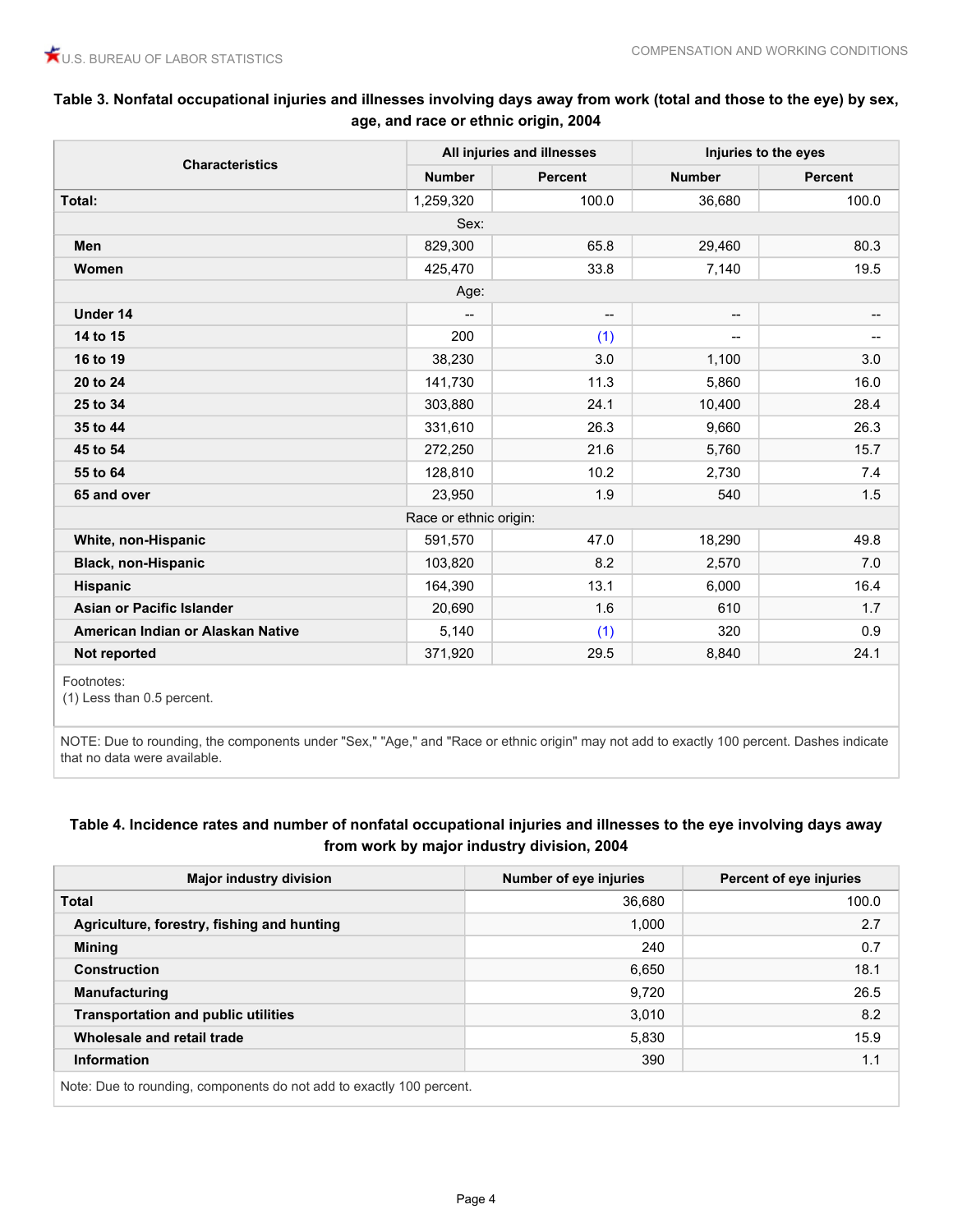| <b>Major industry division</b>                                       | Number of eye injuries | <b>Percent of eye injuries</b> |
|----------------------------------------------------------------------|------------------------|--------------------------------|
| <b>Financial activities</b>                                          | 570                    | 1.6                            |
| <b>Professional business services</b>                                | 2,560                  | 7.0                            |
| <b>Educational and health services</b>                               | 3,350                  | 9.1                            |
| Leisure and hospitality                                              | 2,030                  | 5.5                            |
| <b>Other services</b>                                                | 1,340                  | 3.7                            |
| Note: Due to rounding, components do not add to exactly 100 percent. |                        |                                |

## **Table 5. Number of nonfatal occupational injuries and illnesses involving days away from work (total and those to the eye) by number and median days away from work, 2004**

| <b>Characteristics</b>                    | All parts      | Percent of days-away-from-work cases<br>involving all parts | <b>Eyes</b>    | Percent of days-away-from-work cases<br>involving eyes |
|-------------------------------------------|----------------|-------------------------------------------------------------|----------------|--------------------------------------------------------|
| <b>Total</b>                              | 1,259,320      | 100.0                                                       | 36,680         | 100.0                                                  |
| <b>Cases involving 1</b><br>day           | 180,500        | 14.3                                                        | 15,790         | 43.0                                                   |
| <b>Cases involving 2</b><br>days          | 144,480        | 11.5                                                        | 8,050          | 21.9                                                   |
| Cases involving 3 to<br>5 days            | 231,350        | 18.4                                                        | 7,390          | 20.1                                                   |
| Cases involving 6 to<br>10 days           | 159,250        | 12.6                                                        | 2,410          | 6.6                                                    |
| <b>Cases involving 11</b><br>to 20 days   | 143,560        | 11.4                                                        | 1,280          | 3.5                                                    |
| <b>Cases involving 21</b><br>to 30 days   | 85,620         | 6.8                                                         | 710            | 1.9                                                    |
| <b>Cases involving 31</b><br>or more days | 314,570        | 25.0                                                        | 1,040          | 2.8                                                    |
| Median days away<br>from work             | $\overline{7}$ | $\overline{\phantom{m}}$                                    | $\overline{c}$ | $\overline{\phantom{0}}$                               |

Note: Due to rounding, components may not add to exactly 100 percent. Dashes indicate "not applicable."

#### **Table 6. Occupations with at least 1,000 nonfatal eye injuries involving days away from work, 2004**

| <b>Occupation</b>                                                                                             | Number of eye injuries | Percent of eye injuries |
|---------------------------------------------------------------------------------------------------------------|------------------------|-------------------------|
| <b>Total</b>                                                                                                  | 36,680                 | 100.0                   |
| Welders, cutters, solderers and brazers                                                                       | 2,240                  | 6.1                     |
| <b>Construction laborers</b>                                                                                  | 2,130                  | 5.8                     |
| Laborers, freight, stock and material movers                                                                  | 2,100                  | 5.7                     |
| Production workers, all other                                                                                 | 1.390                  | 3.8                     |
| <b>Carpenters</b>                                                                                             | 1,260                  | 3.4                     |
| Janitors and cleaners                                                                                         | 1,190                  | 3.2                     |
| Automotive service technicians and mechanics                                                                  | 1,190                  | 3.2                     |
| Maintenance and repair workers, general                                                                       | 1,170                  | 3.2                     |
| Landscaping and groundskeeping workers                                                                        | 1,010                  | 2.8                     |
| Note: Components do not add to 100 percent because only occupations with 1,000 or more eve injuries are shown |                        |                         |

le: Components do not add to 100 percent because only occupations with 1,000 or more eye injuries are shown.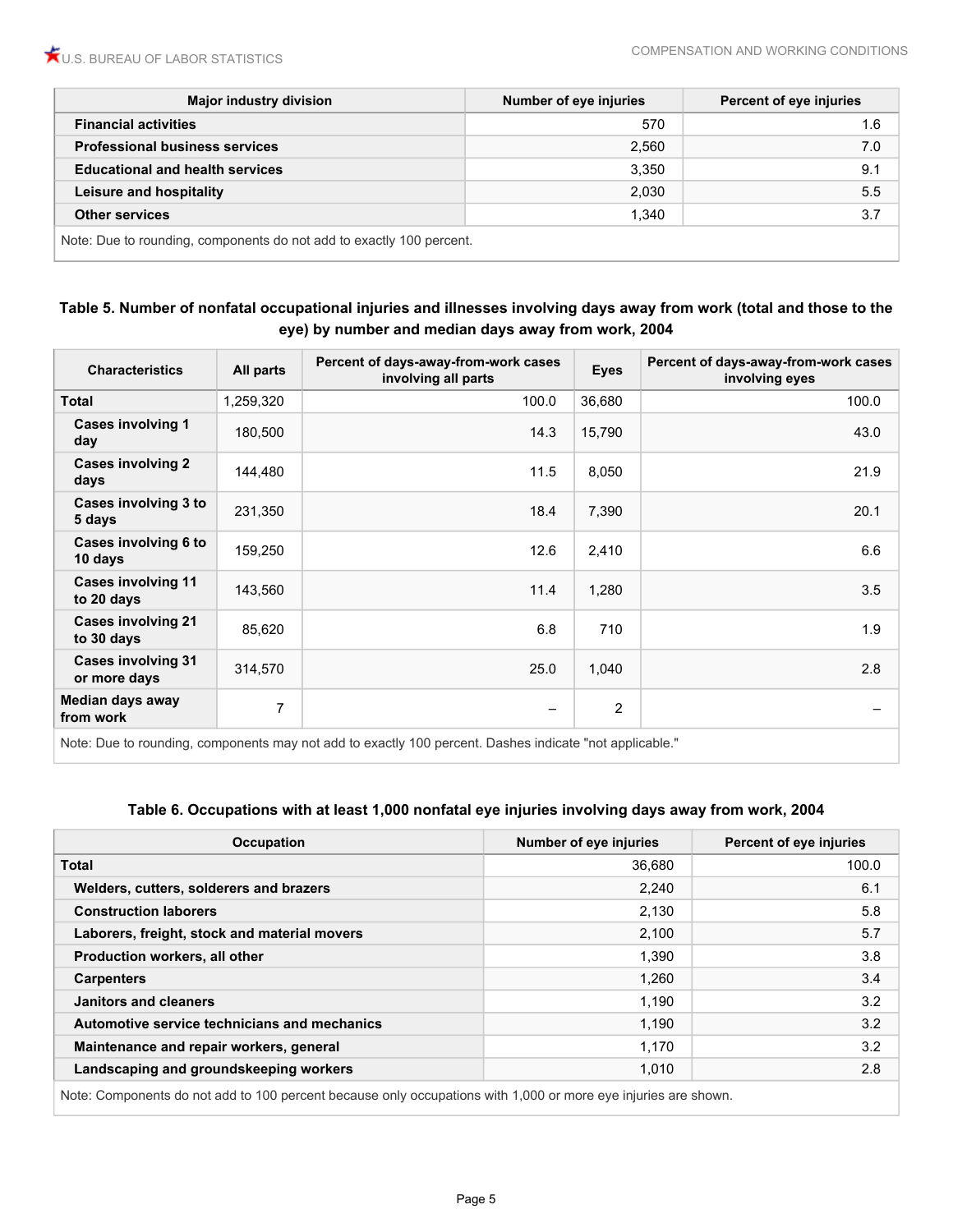# **Table 7. Number of nonfatal occupational injuries and illnesses involving days away from work (total and those to the eye) by occupational group, 2004**

| <b>Occupational groups</b>                | All parts | <b>Eyes</b> | Percent of eye injuries |
|-------------------------------------------|-----------|-------------|-------------------------|
| Management, business, financial           | 29.410    | 240         | 0.7                     |
| <b>Professional and related</b>           | 85.660    | 1,360       | 3.7                     |
| <b>Service</b>                            | 257,580   | 6,080       | 16.6                    |
| Sales and related                         | 82,000    | 1,250       | 3.4                     |
| Office and administrative support         | 89.540    | 1.130       | 3.1                     |
| Farming, fishing, and forestry            | 17.510    | 700         | 1.9                     |
| <b>Construction and extractive</b>        | 144.050   | 6,120       | 16.7                    |
| Installation, maintenance, and repair     | 107.940   | 6,420       | 17.5                    |
| <b>Production</b>                         | 186.600   | 8,800       | 24.0                    |
| <b>Transportation and material moving</b> | 257.210   | 4,580       | 12.5                    |

#### **Table 8. Top five events and exposures for nonfatal occupational eye injuries involving days away from work, 2004**

| Events and exposures                       | Number of eye injuries | <b>Percent of eye injuries</b> |
|--------------------------------------------|------------------------|--------------------------------|
| <b>Total</b>                               | 36,680                 | 100.0                          |
| Rubbed or abraded by foreign matter in eye | 13.060                 | 35.6                           |
| <b>Struck by flying object</b>             | 6.960                  | 19.0                           |
| Contact with skin or other exposed tissue  | 5,070                  | 13.8                           |
| <b>Exposure to welding light</b>           | 1,900                  | 5.2                            |
| Struck by object, n.e.c.                   | 1,380                  | 3.8                            |

NOTE: Components do not add to 100 percent because only the top five events and exposures are shown in this tabulation. The abbreviation "n.e.c." stands for "not eslewhere classified".

#### **Table 9. Source of injury to the eye with 1,000 or more nonfatal occupational injuries involving days away from work, 2004**

| Source of eye injuries                   | Number of eye injuries | Percent of eye injuries |
|------------------------------------------|------------------------|-------------------------|
| <b>Total</b>                             | 36,680                 | 100.0                   |
| Scrap, waste, and debris                 | 18,950                 | 51.7                    |
| <b>Metal chips, particles</b>            | 6,130                  | 16.7                    |
| Chips, particles, splinters, unspecified | 4,240                  | 11.6                    |
| Dirt particles                           | 3,030                  | 8.3                     |
| Wood chips, sawdust                      | 1,790                  | 4.9                     |
| Chips, particles, splinters, n.e.c.      | 1,540                  | 4.2                     |
| Scrap, waste, debris, unspecified        | 1,450                  | 4.0                     |
| <b>Welding torches</b>                   | 1,210                  | 3.3                     |

NOTE: Components do not add to 100 percent because only sources with 1,000 or more eye injuries are included in this tabulation. The abbreviation "n.e.c." stands for "not elsewhere classified."